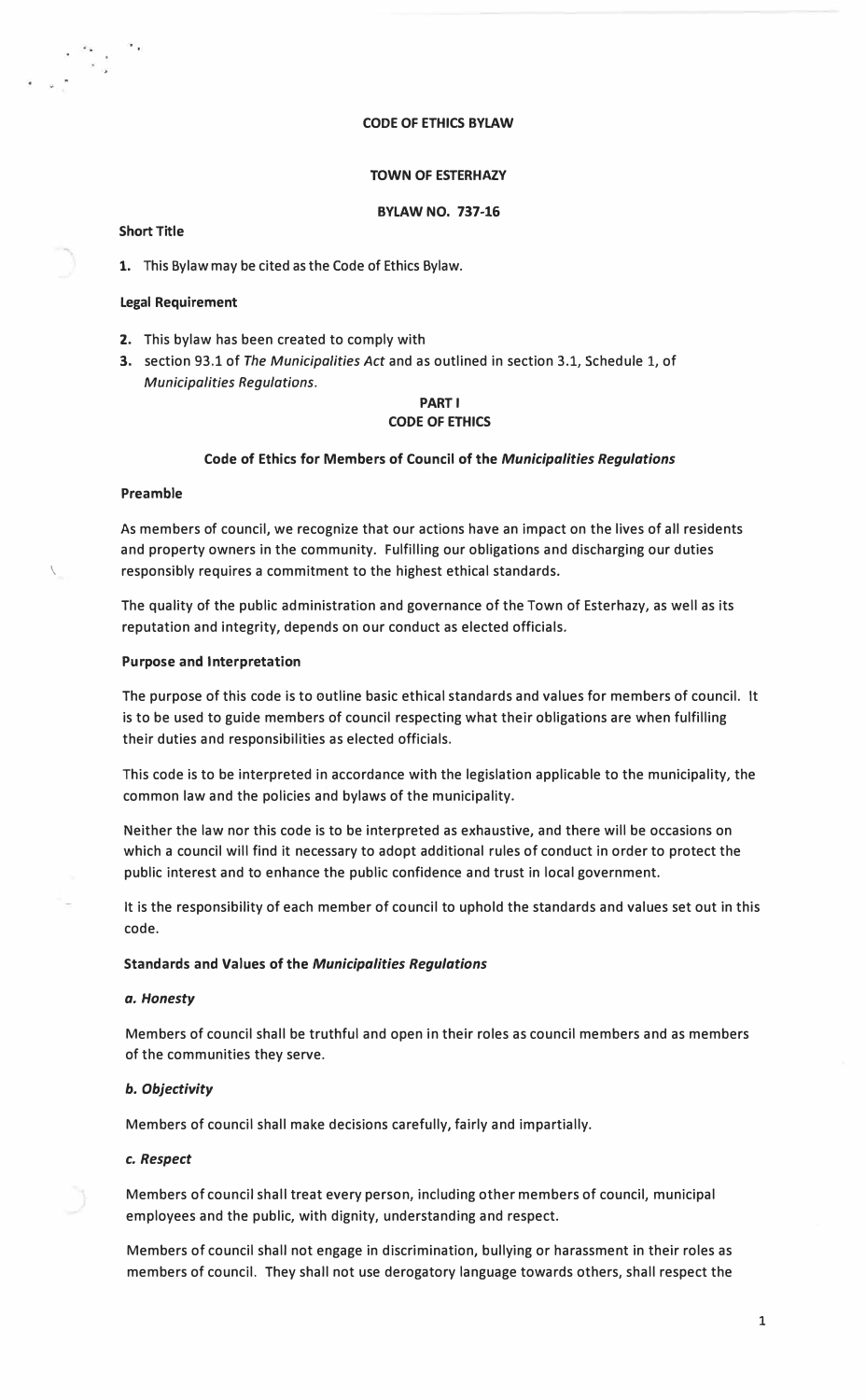rights of other people and groups, shall treat people with courtesy and shall recognize the importance of the different roles others play in local government decision making.

### *d. Transparency and Accountability*

Members of council shall endeavour to conduct and convey council business and all their duties in an open and transparent manner, other than those discussions that are authorized to be dealt with in a confidential manner in closed session, so that stakeholders can view the process and rationale used to reach decisions and the reasons for taking certain actions.

Members of council are responsible for the decisions that they make. This responsibility includes acts of commission and acts of omission.

### *e. Confidentiality*

Members of council shall refrain from disclosing or releasing any confidential information acquired by virtue of their office except when required by law or authorized by council to do so. Members shall not take advantage of or obtain private benefit from information that is obtained in the course of or as a result of their official duties or position and that is not in the public domain. This includes complying with *The Local Authority Freedom of Information and Protection of Privacy Act*  in their capacity as members of council of a local authority.

### *f. Leadership and the Public Interest*

Members of council shall serve their constituents in a conscientious and diligent manner and act in the best interests of the municipality. A member shall strive, by focussing on issues important to the community and demonstrating leadership, to build and inspire the public's trust and confidence in local government.

Members of council are expected to perform their duties in a manner that will bear close public scrutiny and shall not provide the potential or opportunity for personal benefit, wrongdoing or unethical conduct.

#### *g. Responsibility*

 $\tilde{\mathcal{L}}$ 

Members of council shall act responsibly and in accordance with the Acts of the Parliament of Canada and the Legislature of Saskatchewan, including *The Municipalities Act.* 

This duty includes disclosing actual or potential conflicts of interest, either financial or otherwise relating to their responsibilities as members of council, following policies and procedures of the municipality, and exercising all conferred powers strictly for the purpose for which the powers have been conferred. Every member of council is individually responsible for preventing potential and actual conflicts of interest.

# **PART II CONTRAVENTION OF THE CODE OF ETHICS**

#### **Complaint Procedure**

- 4. As required by clause 93.l(S)(c) of *The Municipalities Act,* the following section details the procedure for handling contraventions of the code of ethics.
	- (a) To report an alleged contravention of the code of ethics, an individual/organization/member of council may submit the form found in Schedule A, by sending the form directly to the Chief Administrative Officer, by mail, e-mail, fax or courier. The complaint will then be presented to council at the next regular meeting of council in an *in camera* session.
	- (b) Upon receipt of a complaint, Council shall discuss the complaint and take all necessary steps to ensure the complaint is valid.
	- (c) All discussions surrounding alleged and substantiated contraventions of this policy shall be conducted in an *in camera* session at a meeting of council.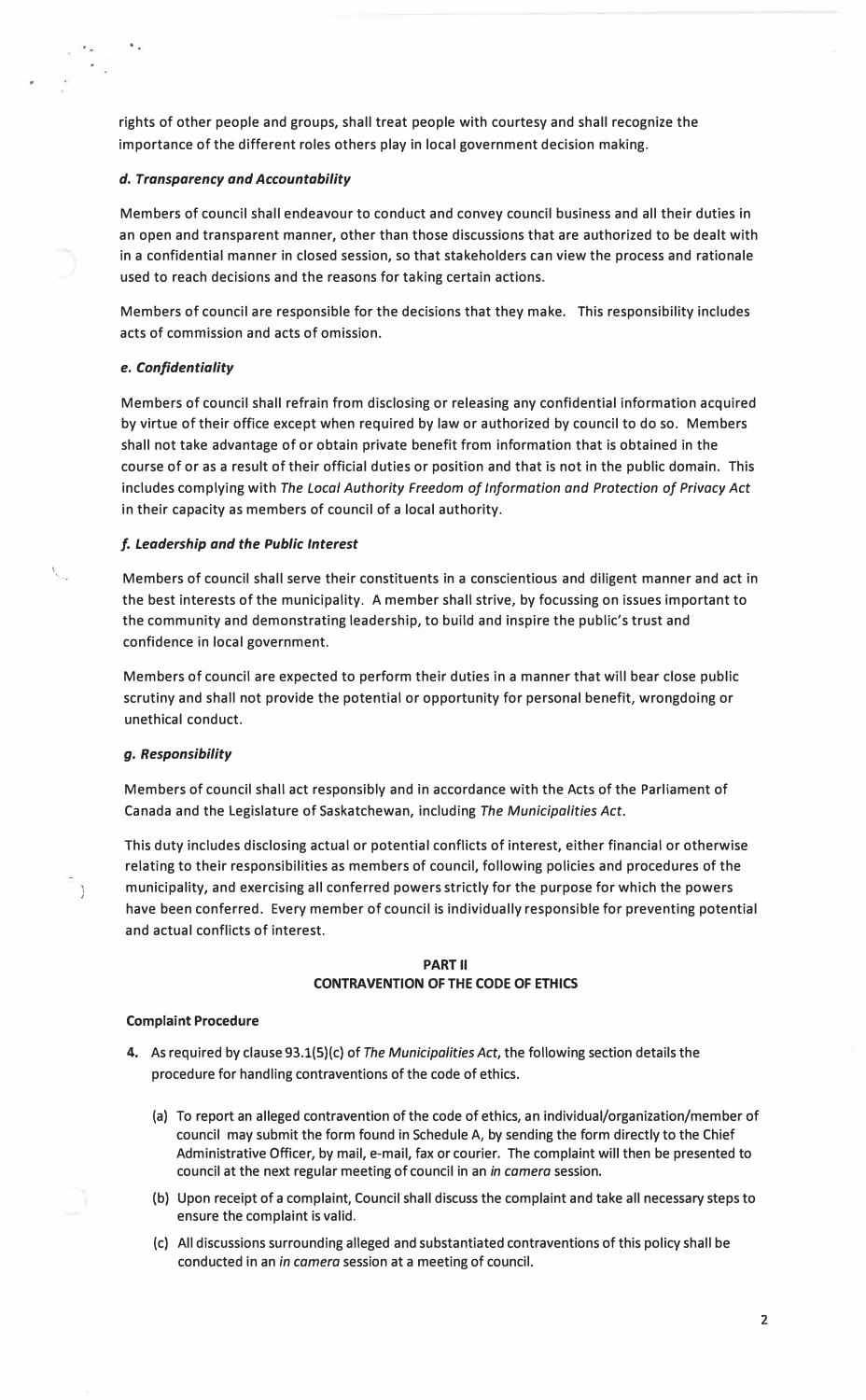- (d) If the claim is found to be substantiated, Council may, by resolution, impose an appropriate penalty detailed in S(a) to (h) based on the severity of the contravention of the code of ethics.
	- (i) Any action taken by Council should include a time frame to complete the expected remedial action.
- (e) Council shall inform the claimant, member of council, and any other relevant party of councils decision, which includes:
	- (i) Informing the claimant and member of council that the complaint is dismissed, or
	- (ii) Informing the complainant and member of council of the corrective action and/or the measures taken to ensure the behavior or activity does not continue.

#### **Contravention during a Council Meeting**

5. If council is of the opinion that a member has violated the code of ethics during a council meeting, council may require the member to remove themselves for the remainder of the council meeting. Council may apply additional penalties based on the severity of the contravention.

### **Remedial Action if Contravention Occurs**

- 6. Should a Member of a Council breach any of the principles outlined in this code, the possible courses of action that are available to Council include but are not limited to:
	- (a) An apology, either written and/or verbal, by the Member of Council to the impacted individual(s), Council, and/or the general public.
	- (b) Educational training on ethical and respectful conduct.
	- (c) Repayment of moneys/gifts received.
	- (d) Removal of the Member from Council Committees and/or bodies.
	- (e) Dismissal of the Member from a position of Chairperson of a Committee.
	- (f) Reprimand.

# **PART VII COMING INTO FORCE**

7. This bylaw shall come into effect on the day of its final passing.



� Mayor Chief Administrative Officer